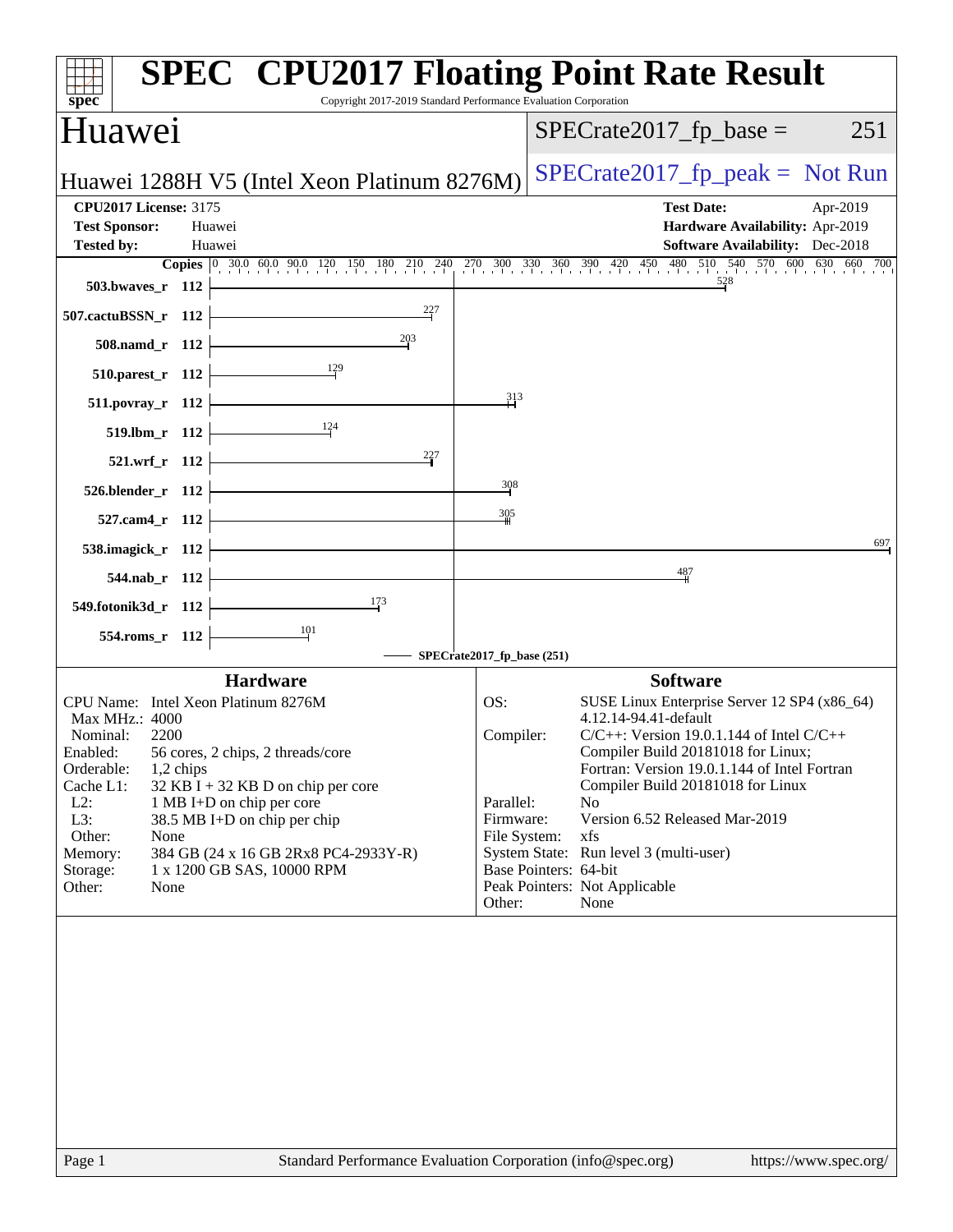| spec <sup>®</sup>                                                                                                                                                                                                                                   |                              |               |                |                |                               |            | <b>SPEC CPU2017 Floating Point Rate Result</b>                                                           |       |               |                |              |                               |              |                                        |              |
|-----------------------------------------------------------------------------------------------------------------------------------------------------------------------------------------------------------------------------------------------------|------------------------------|---------------|----------------|----------------|-------------------------------|------------|----------------------------------------------------------------------------------------------------------|-------|---------------|----------------|--------------|-------------------------------|--------------|----------------------------------------|--------------|
| Copyright 2017-2019 Standard Performance Evaluation Corporation<br>Huawei<br>$SPECrate2017_fp\_base =$<br>251                                                                                                                                       |                              |               |                |                |                               |            |                                                                                                          |       |               |                |              |                               |              |                                        |              |
| $SPECrate2017_fp\_peak = Not Run$<br>Huawei 1288H V5 (Intel Xeon Platinum 8276M)                                                                                                                                                                    |                              |               |                |                |                               |            |                                                                                                          |       |               |                |              |                               |              |                                        |              |
|                                                                                                                                                                                                                                                     | <b>CPU2017 License: 3175</b> |               |                |                |                               |            |                                                                                                          |       |               |                |              | <b>Test Date:</b>             |              | Apr-2019                               |              |
| <b>Test Sponsor:</b>                                                                                                                                                                                                                                |                              | Huawei        |                |                |                               |            |                                                                                                          |       |               |                |              |                               |              | Hardware Availability: Apr-2019        |              |
| <b>Tested by:</b>                                                                                                                                                                                                                                   |                              | Huawei        |                |                |                               |            |                                                                                                          |       |               |                |              |                               |              | <b>Software Availability:</b> Dec-2018 |              |
|                                                                                                                                                                                                                                                     | <b>Results Table</b>         |               |                |                |                               |            |                                                                                                          |       |               |                |              |                               |              |                                        |              |
|                                                                                                                                                                                                                                                     | <b>Benchmark</b>             | <b>Copies</b> | <b>Seconds</b> | Ratio          | <b>Base</b><br><b>Seconds</b> | Ratio      | <b>Seconds</b>                                                                                           | Ratio | <b>Copies</b> | <b>Seconds</b> | <b>Ratio</b> | <b>Peak</b><br><b>Seconds</b> | <b>Ratio</b> | <b>Seconds</b>                         | <b>Ratio</b> |
| 503.bwayes_r                                                                                                                                                                                                                                        |                              | 112           | 2126           | 528            | 2125                          | 529        | 2126                                                                                                     | 528   |               |                |              |                               |              |                                        |              |
|                                                                                                                                                                                                                                                     | 507.cactuBSSN_r              | 112           | 624            | 227            | 624                           | 227        | 623                                                                                                      | 228   |               |                |              |                               |              |                                        |              |
| 508.namd_r                                                                                                                                                                                                                                          |                              | 112           | 523            | 204            | 523                           | 203        | 524                                                                                                      | 203   |               |                |              |                               |              |                                        |              |
| 510.parest_r                                                                                                                                                                                                                                        |                              | 112           | 2271           | 129            | 2274                          | 129        | 2277                                                                                                     | 129   |               |                |              |                               |              |                                        |              |
| $511.povray_r$                                                                                                                                                                                                                                      |                              | 112           | 837            | 313            | 856                           | 305        | 834                                                                                                      | 314   |               |                |              |                               |              |                                        |              |
| 519.1bm_r                                                                                                                                                                                                                                           |                              | 112           | 956            | 124            | 956                           | <u>124</u> | 956                                                                                                      | 123   |               |                |              |                               |              |                                        |              |
| $521.wrf_r$                                                                                                                                                                                                                                         |                              | 112           | 1098           | 229            | 1104                          | 227        | 1107                                                                                                     | 227   |               |                |              |                               |              |                                        |              |
| 526.blender_r                                                                                                                                                                                                                                       |                              | 112           | 554            | 308            | 553                           | 308        | 555                                                                                                      | 307   |               |                |              |                               |              |                                        |              |
| 527.cam4_r                                                                                                                                                                                                                                          |                              | 112           | 637            | 307            | 643                           | 305        | 645                                                                                                      | 304   |               |                |              |                               |              |                                        |              |
| 538.imagick_r                                                                                                                                                                                                                                       |                              | 112           | 400            | 696            | 399                           | 697        | 400                                                                                                      | 697   |               |                |              |                               |              |                                        |              |
| $544$ .nab_r                                                                                                                                                                                                                                        |                              | 112           | 387            | 487            | 387                           | 487        | 384                                                                                                      | 490   |               |                |              |                               |              |                                        |              |
| 549.fotonik3d_r                                                                                                                                                                                                                                     |                              | 112           | 2516           | 173            | 2522                          | 173        | 2525                                                                                                     | 173   |               |                |              |                               |              |                                        |              |
| $554$ .roms_r                                                                                                                                                                                                                                       |                              | 112           | 1758           | 101            | 1758                          | <b>101</b> | 1758                                                                                                     | 101   |               |                |              |                               |              |                                        |              |
|                                                                                                                                                                                                                                                     | $SPECrate2017_fp\_base =$    |               |                | 251            |                               |            |                                                                                                          |       |               |                |              |                               |              |                                        |              |
|                                                                                                                                                                                                                                                     | $SPECrate2017_fp\_peak =$    |               |                | <b>Not Run</b> |                               |            |                                                                                                          |       |               |                |              |                               |              |                                        |              |
|                                                                                                                                                                                                                                                     |                              |               |                |                |                               |            | Results appear in the order in which they were run. Bold underlined text indicates a median measurement. |       |               |                |              |                               |              |                                        |              |
| <b>Submit Notes</b><br>The numactl mechanism was used to bind copies to processors. The config file option 'submit'<br>was used to generate numactl commands to bind each copy to a specific processor.<br>For details, please see the config file. |                              |               |                |                |                               |            |                                                                                                          |       |               |                |              |                               |              |                                        |              |
| <b>Operating System Notes</b><br>Stack size set to unlimited using "ulimit -s unlimited"                                                                                                                                                            |                              |               |                |                |                               |            |                                                                                                          |       |               |                |              |                               |              |                                        |              |
| <b>General Notes</b><br>Environment variables set by runcpu before the start of the run:<br>LD_LIBRARY_PATH = "/spec2017/lib/ia32:/spec2017/lib/intel64"                                                                                            |                              |               |                |                |                               |            |                                                                                                          |       |               |                |              |                               |              |                                        |              |
| Binaries compiled on a system with 1x Intel Core i9-7900X CPU + 32GB RAM<br>memory using Redhat Enterprise Linux 7.5<br>Transparent Huge Pages enabled by default<br>Prior to runcpu invocation<br>Filesystem page cache synced and cleared with:   |                              |               |                |                |                               |            |                                                                                                          |       |               |                |              |                               |              |                                        |              |

sync; echo 3> /proc/sys/vm/drop\_caches runcpu command invoked through numactl i.e.:

numactl --interleave=all runcpu <etc>

Yes: The test sponsor attests, as of date of publication, that CVE-2017-5754 (Meltdown)

**(Continued on next page)**

| Page 2 | Standard Performance Evaluation Corporation (info@spec.org) | https://www.spec.org/ |
|--------|-------------------------------------------------------------|-----------------------|
|        |                                                             |                       |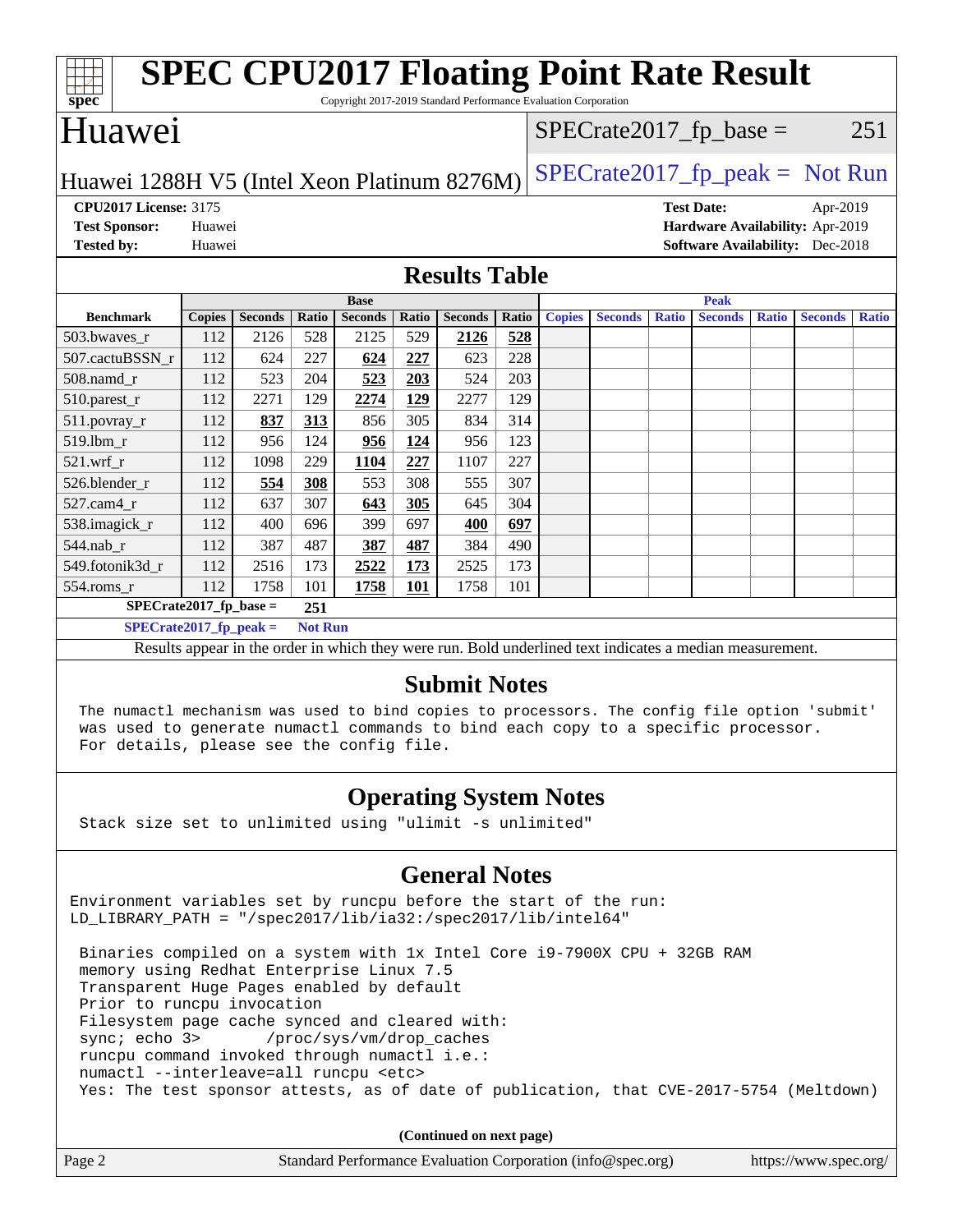| spec <sup>®</sup>                                                                                                                                                                                                                                                                                                                                                                                                                                                                                                                                                                                                                                                                                                                                                                                                                                                                                                                                                                                                                                                                                                                                                                                                                         | Copyright 2017-2019 Standard Performance Evaluation Corporation                                                       | <b>SPEC CPU2017 Floating Point Rate Result</b> |                                             |
|-------------------------------------------------------------------------------------------------------------------------------------------------------------------------------------------------------------------------------------------------------------------------------------------------------------------------------------------------------------------------------------------------------------------------------------------------------------------------------------------------------------------------------------------------------------------------------------------------------------------------------------------------------------------------------------------------------------------------------------------------------------------------------------------------------------------------------------------------------------------------------------------------------------------------------------------------------------------------------------------------------------------------------------------------------------------------------------------------------------------------------------------------------------------------------------------------------------------------------------------|-----------------------------------------------------------------------------------------------------------------------|------------------------------------------------|---------------------------------------------|
| Huawei                                                                                                                                                                                                                                                                                                                                                                                                                                                                                                                                                                                                                                                                                                                                                                                                                                                                                                                                                                                                                                                                                                                                                                                                                                    |                                                                                                                       | $SPECrate2017fr base =$                        | 251                                         |
| Huawei 1288H V5 (Intel Xeon Platinum 8276M)                                                                                                                                                                                                                                                                                                                                                                                                                                                                                                                                                                                                                                                                                                                                                                                                                                                                                                                                                                                                                                                                                                                                                                                               |                                                                                                                       | $SPECrate2017fr peak = Not Run$                |                                             |
| <b>CPU2017 License: 3175</b><br><b>Test Sponsor:</b><br>Huawei                                                                                                                                                                                                                                                                                                                                                                                                                                                                                                                                                                                                                                                                                                                                                                                                                                                                                                                                                                                                                                                                                                                                                                            |                                                                                                                       | <b>Test Date:</b>                              | Apr-2019<br>Hardware Availability: Apr-2019 |
| <b>Tested by:</b><br>Huawei                                                                                                                                                                                                                                                                                                                                                                                                                                                                                                                                                                                                                                                                                                                                                                                                                                                                                                                                                                                                                                                                                                                                                                                                               |                                                                                                                       |                                                | <b>Software Availability:</b> Dec-2018      |
|                                                                                                                                                                                                                                                                                                                                                                                                                                                                                                                                                                                                                                                                                                                                                                                                                                                                                                                                                                                                                                                                                                                                                                                                                                           | <b>General Notes (Continued)</b>                                                                                      |                                                |                                             |
| is mitigated in the system as tested and documented.<br>Yes: The test sponsor attests, as of date of publication, that CVE-2017-5753 (Spectre variant 1)<br>is mitigated in the system as tested and documented.<br>Yes: The test sponsor attests, as of date of publication, that CVE-2017-5715 (Spectre variant 2)<br>is mitigated in the system as tested and documented.                                                                                                                                                                                                                                                                                                                                                                                                                                                                                                                                                                                                                                                                                                                                                                                                                                                              |                                                                                                                       |                                                |                                             |
|                                                                                                                                                                                                                                                                                                                                                                                                                                                                                                                                                                                                                                                                                                                                                                                                                                                                                                                                                                                                                                                                                                                                                                                                                                           | <b>Platform Notes</b>                                                                                                 |                                                |                                             |
| BIOS configuration:<br>Power Policy Set to Performance<br>SNC Set to Enabled<br>IMC Interleaving Set to 1-way Interleave<br>XPT Prefetch Set to Enabled<br>Sysinfo program /spec2017/bin/sysinfo<br>Rev: r5974 of 2018-05-19 9bcde8f2999c33d61f64985e45859ea9<br>running on sles12sp4 Fri Apr 19 21:49:25 2019<br>SUT (System Under Test) info as seen by some common utilities.<br>For more information on this section, see<br>https://www.spec.org/cpu2017/Docs/config.html#sysinfo<br>From /proc/cpuinfo<br>model name : Intel(R) Xeon(R) Platinum 8276M CPU @ 2.20GHz<br>"physical id"s (chips)<br>2<br>112 "processors"<br>cores, siblings (Caution: counting these is hw and system dependent. The following<br>excerpts from /proc/cpuinfo might not be reliable. Use with caution.)<br>cpu cores : 28<br>siblings : 56<br>physical 0: cores 0 1 2 3 4 5 6 8 9 10 11 12 13 14 16 17 18 19 20 21 22 24 25 26 27<br>28 29 30<br>physical 1: cores 0 1 2 3 4 5 6 8 9 10 11 12 13 14 16 17 18 19 20 21 22 24 25 26 27<br>28 29 30<br>From lscpu:<br>Architecture:<br>$CPU$ op-mode(s):<br>Byte Order:<br>CPU(s):<br>On-line $CPU(s)$ list:<br>Thread(s) per core:<br>Core(s) per socket:<br>Socket(s):<br>NUMA node(s):<br>Vendor ID: | x86_64<br>$32$ -bit, $64$ -bit<br>Little Endian<br>112<br>$0 - 111$<br>$\overline{a}$<br>28<br>2<br>4<br>GenuineIntel |                                                |                                             |
| CPU family:                                                                                                                                                                                                                                                                                                                                                                                                                                                                                                                                                                                                                                                                                                                                                                                                                                                                                                                                                                                                                                                                                                                                                                                                                               | 6                                                                                                                     |                                                |                                             |
| Page 3                                                                                                                                                                                                                                                                                                                                                                                                                                                                                                                                                                                                                                                                                                                                                                                                                                                                                                                                                                                                                                                                                                                                                                                                                                    | (Continued on next page)<br>Standard Performance Evaluation Corporation (info@spec.org)                               |                                                | https://www.spec.org/                       |
|                                                                                                                                                                                                                                                                                                                                                                                                                                                                                                                                                                                                                                                                                                                                                                                                                                                                                                                                                                                                                                                                                                                                                                                                                                           |                                                                                                                       |                                                |                                             |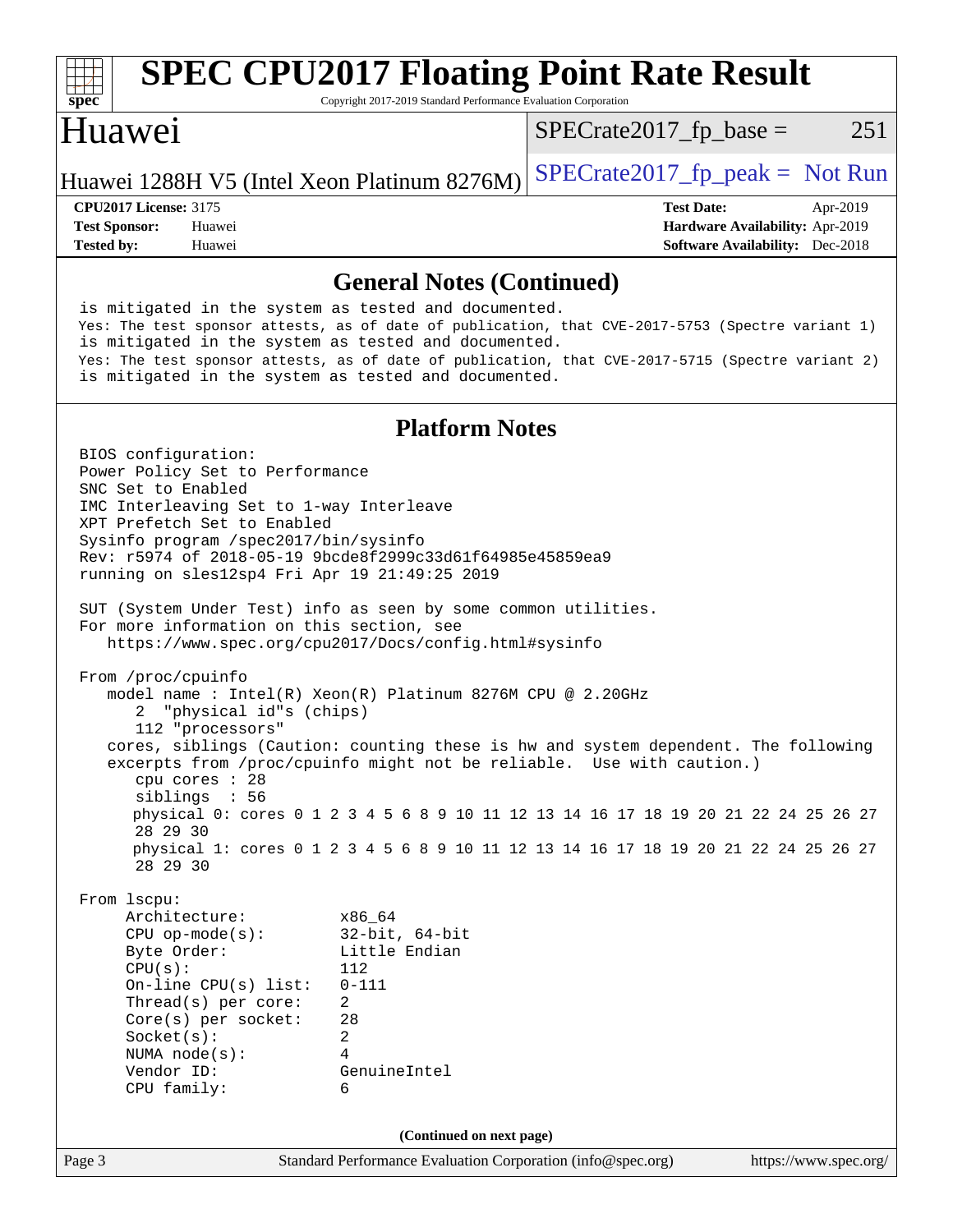

# **[SPEC CPU2017 Floating Point Rate Result](http://www.spec.org/auto/cpu2017/Docs/result-fields.html#SPECCPU2017FloatingPointRateResult)**

Copyright 2017-2019 Standard Performance Evaluation Corporation

## Huawei

 $SPECTate2017_fp\_base = 251$ 

Huawei 1288H V5 (Intel Xeon Platinum 8276M) SPECrate  $2017$  fp peak = Not Run

**[Tested by:](http://www.spec.org/auto/cpu2017/Docs/result-fields.html#Testedby)** Huawei **[Software Availability:](http://www.spec.org/auto/cpu2017/Docs/result-fields.html#SoftwareAvailability)** Dec-2018

**[CPU2017 License:](http://www.spec.org/auto/cpu2017/Docs/result-fields.html#CPU2017License)** 3175 **[Test Date:](http://www.spec.org/auto/cpu2017/Docs/result-fields.html#TestDate)** Apr-2019 **[Test Sponsor:](http://www.spec.org/auto/cpu2017/Docs/result-fields.html#TestSponsor)** Huawei **[Hardware Availability:](http://www.spec.org/auto/cpu2017/Docs/result-fields.html#HardwareAvailability)** Apr-2019

#### **[Platform Notes \(Continued\)](http://www.spec.org/auto/cpu2017/Docs/result-fields.html#PlatformNotes)**

| Model:                                  | 85                                                                                   |
|-----------------------------------------|--------------------------------------------------------------------------------------|
| Model name:                             | Intel(R) Xeon(R) Platinum 8276M CPU @ $2.20$ GHz                                     |
| Stepping:                               | 7                                                                                    |
| CPU MHz:                                | 2200.000                                                                             |
| $CPU$ max $MHz$ :                       | 4000.0000                                                                            |
| CPU min MHz:                            | 1000.0000                                                                            |
| BogoMIPS:                               | 4400.00                                                                              |
| Virtualization:                         | $VT - x$                                                                             |
| L1d cache:                              | 32K                                                                                  |
| Lli cache:                              | 32K                                                                                  |
| $L2$ cache:                             | 1024K                                                                                |
| $L3$ cache:                             | 39424K                                                                               |
| NUMA $node0$ $CPU(s)$ :                 | $0-3, 7-9, 14-17, 21-23, 56-59, 63-65, 70-73, 77-79$                                 |
| NUMA nodel $CPU(s):$                    | $4-6$ , 10-13, 18-20, 24-27, 60-62, 66-69, 74-76, 80-83                              |
| NUMA $node2$ $CPU(s)$ :                 | 28-31, 35-37, 42-45, 49-51, 84-87, 91-93, 98-101, 105-107                            |
| NUMA node3 CPU(s):                      | 32-34, 38-41, 46-48, 52-55, 88-90, 94-97, 102-104, 108-111                           |
| Flaqs:                                  | fpu vme de pse tsc msr pae mce cx8 apic sep mtrr pge mca cmov                        |
|                                         | pat pse36 clflush dts acpi mmx fxsr sse sse2 ss ht tm pbe syscall nx pdpelgb rdtscp  |
|                                         | lm constant_tsc art arch_perfmon pebs bts rep_good nopl xtopology nonstop_tsc cpuid  |
|                                         | aperfmperf pni pclmulqdq dtes64 ds_cpl vmx smx est tm2 ssse3 sdbg fma cx16 xtpr pdcm |
|                                         | pcid dca sse4_1 sse4_2 x2apic movbe popcnt tsc_deadline_timer aes xsave avx f16c     |
|                                         | rdrand lahf_lm abm 3dnowprefetch cpuid_fault epb cat_13 cdp_13 invpcid_single ssbd   |
|                                         | mba ibrs ibpb stibp tpr_shadow vnmi flexpriority ept vpid fsgsbase tsc_adjust bmil   |
|                                         | hle avx2 smep bmi2 erms invpcid rtm cqm mpx rdt_a avx512f avx512dq rdseed adx smap   |
|                                         | clflushopt clwb intel_pt avx512cd avx512bw avx512vl xsaveopt xsavec xgetbvl xsaves   |
|                                         | cqm_llc cqm_occup_llc cqm_mbm_total cqm_mbm_local dtherm ida arat pln pts pku ospke  |
| avx512_vnni flush_11d arch_capabilities |                                                                                      |
|                                         |                                                                                      |
| /proc/cpuinfo cache data                |                                                                                      |
| cache size: 39424 KB                    |                                                                                      |
|                                         |                                                                                      |
|                                         | From numactl --hardware WARNING: a numactl 'node' might or might not correspond to a |
| physical chip.                          |                                                                                      |
| $available: 4 nodes (0-3)$              |                                                                                      |

 node 0 cpus: 0 1 2 3 7 8 9 14 15 16 17 21 22 23 56 57 58 59 63 64 65 70 71 72 73 77 78 79 node 0 size: 95184 MB

node 0 free: 93438 MB

 node 1 cpus: 4 5 6 10 11 12 13 18 19 20 24 25 26 27 60 61 62 66 67 68 69 74 75 76 80 81 82 83

 node 1 size: 96742 MB node 1 free: 95316 MB

node 2 free: 95244 MB

 node 2 cpus: 28 29 30 31 35 36 37 42 43 44 45 49 50 51 84 85 86 87 91 92 93 98 99 100 101 105 106 107 node 2 size: 96713 MB

node 3 cpus: 32 33 34 38 39 40 41 46 47 48 52 53 54 55 88 89 90 94 95 96 97 102 103 104

**(Continued on next page)**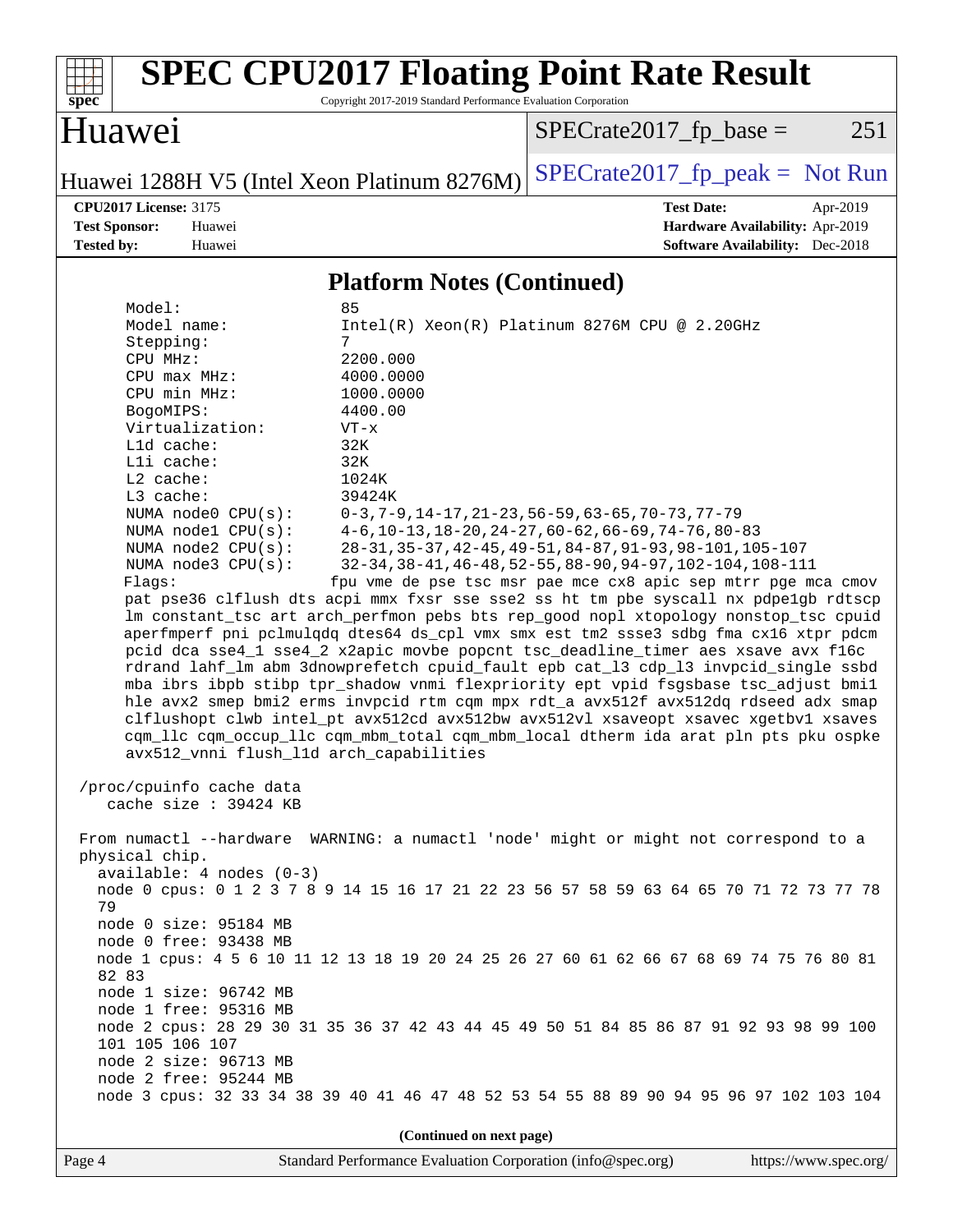| <b>SPEC CPU2017 Floating Point Rate Result</b><br>spec <sup>®</sup><br>Copyright 2017-2019 Standard Performance Evaluation Corporation                                                                                                                                                                                                                                                                                                                                                                                                                                                                                                                                                                                                                                                                                                                                                                                                                                                                                                                                                                                                                                                                                                                                                                |                                                                                                            |
|-------------------------------------------------------------------------------------------------------------------------------------------------------------------------------------------------------------------------------------------------------------------------------------------------------------------------------------------------------------------------------------------------------------------------------------------------------------------------------------------------------------------------------------------------------------------------------------------------------------------------------------------------------------------------------------------------------------------------------------------------------------------------------------------------------------------------------------------------------------------------------------------------------------------------------------------------------------------------------------------------------------------------------------------------------------------------------------------------------------------------------------------------------------------------------------------------------------------------------------------------------------------------------------------------------|------------------------------------------------------------------------------------------------------------|
| Huawei                                                                                                                                                                                                                                                                                                                                                                                                                                                                                                                                                                                                                                                                                                                                                                                                                                                                                                                                                                                                                                                                                                                                                                                                                                                                                                | $SPECrate2017_fp\_base =$<br>251                                                                           |
| Huawei 1288H V5 (Intel Xeon Platinum 8276M)                                                                                                                                                                                                                                                                                                                                                                                                                                                                                                                                                                                                                                                                                                                                                                                                                                                                                                                                                                                                                                                                                                                                                                                                                                                           | $SPECTate2017_fp\_peak = Not Run$                                                                          |
| <b>CPU2017 License: 3175</b><br><b>Test Sponsor:</b><br>Huawei<br><b>Tested by:</b><br>Huawei                                                                                                                                                                                                                                                                                                                                                                                                                                                                                                                                                                                                                                                                                                                                                                                                                                                                                                                                                                                                                                                                                                                                                                                                         | <b>Test Date:</b><br>Apr-2019<br>Hardware Availability: Apr-2019<br><b>Software Availability:</b> Dec-2018 |
| <b>Platform Notes (Continued)</b>                                                                                                                                                                                                                                                                                                                                                                                                                                                                                                                                                                                                                                                                                                                                                                                                                                                                                                                                                                                                                                                                                                                                                                                                                                                                     |                                                                                                            |
| 108 109 110 111<br>node 3 size: 96531 MB<br>node 3 free: 94954 MB<br>node distances:<br>node<br>0<br>$\mathbf{1}$<br>2<br>3<br>0:<br>21<br>21<br>10<br>11<br>1:<br>11<br>10<br>21<br>21<br>2:<br>21<br>21<br>10<br>- 11<br>3:<br>21<br>11<br>21<br>10<br>From /proc/meminfo<br>MemTotal:<br>394414884 kB<br>HugePages_Total:<br>0<br>Hugepagesize:<br>2048 kB<br>From /etc/*release* /etc/*version*<br>SuSE-release:<br>SUSE Linux Enterprise Server 12 (x86_64)<br>$VERSION = 12$<br>PATCHLEVEL = $4$<br># This file is deprecated and will be removed in a future service pack or release.<br># Please check /etc/os-release for details about this release.<br>os-release:<br>NAME="SLES"<br>VERSION="12-SP4"<br>VERSION ID="12.4"<br>PRETTY_NAME="SUSE Linux Enterprise Server 12 SP4"<br>ID="sles"<br>$ANSI\_COLOR = "0; 32"$<br>CPE_NAME="cpe:/o:suse:sles:12:sp4"<br>uname $-a$ :<br>Linux sles12sp4 4.12.14-94.41-default #1 SMP Wed Oct 31 12:25:04 UTC 2018 (3090901)<br>x86_64 x86_64 x86_64 GNU/Linux<br>Kernel self-reported vulnerability status:<br>CVE-2017-5754 (Meltdown):<br>Not affected<br>CVE-2017-5753 (Spectre variant 1): Mitigation: __user pointer sanitization<br>CVE-2017-5715 (Spectre variant 2): Mitigation: Indirect Branch Restricted Speculation,<br>IBPB, IBRS_FW |                                                                                                            |
| run-level 3 Apr 18 06:29<br>SPEC is set to: /spec2017<br>Filesystem Type Size Used Avail Use% Mounted on<br>/dev/sda3<br>xfs<br>700G<br>15G 686G<br>$3\frac{6}{6}$ /                                                                                                                                                                                                                                                                                                                                                                                                                                                                                                                                                                                                                                                                                                                                                                                                                                                                                                                                                                                                                                                                                                                                  |                                                                                                            |
| (Continued on next page)                                                                                                                                                                                                                                                                                                                                                                                                                                                                                                                                                                                                                                                                                                                                                                                                                                                                                                                                                                                                                                                                                                                                                                                                                                                                              |                                                                                                            |
| Standard Performance Evaluation Corporation (info@spec.org)<br>Page 5                                                                                                                                                                                                                                                                                                                                                                                                                                                                                                                                                                                                                                                                                                                                                                                                                                                                                                                                                                                                                                                                                                                                                                                                                                 | https://www.spec.org/                                                                                      |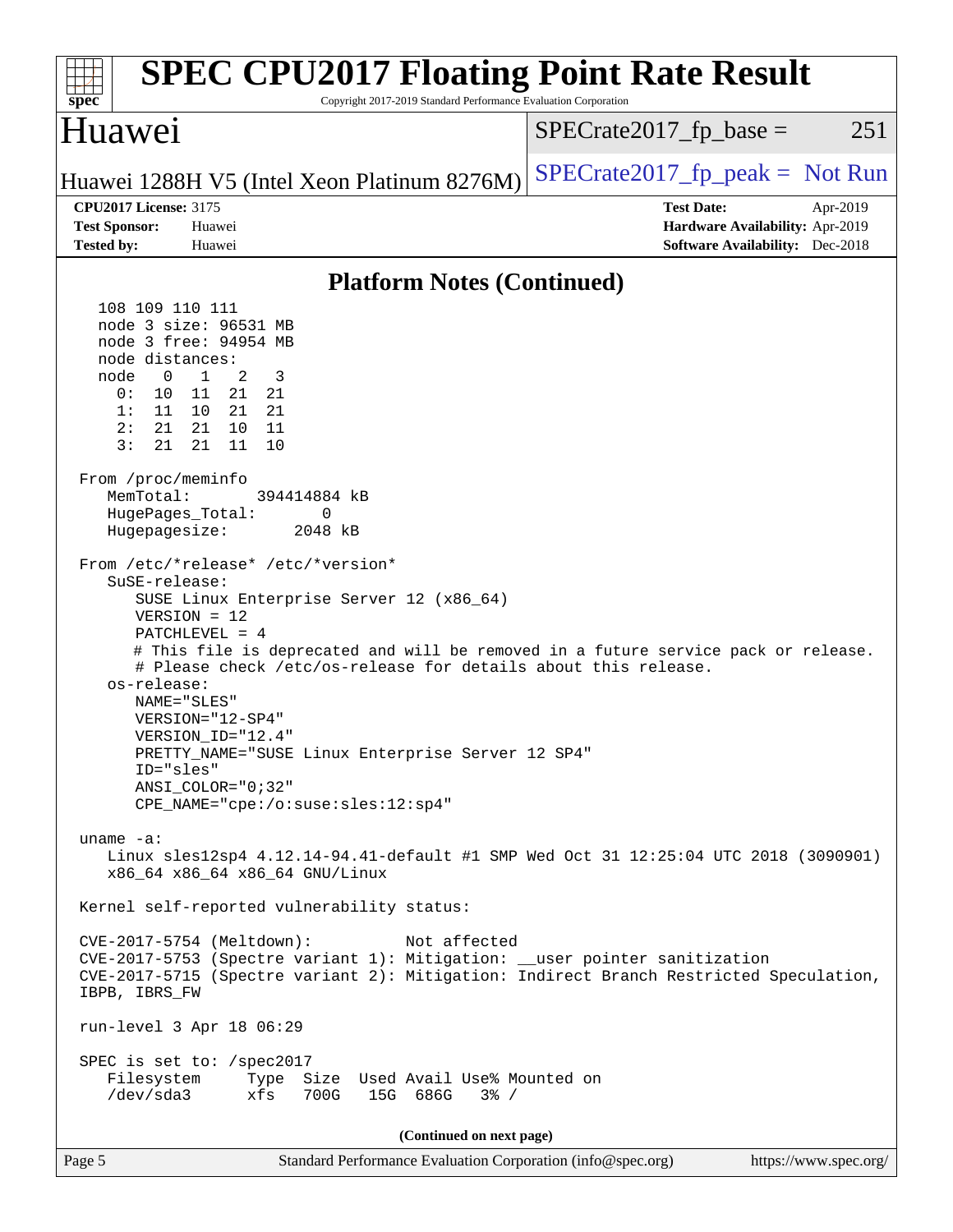| <b>SPEC CPU2017 Floating Point Rate Result</b><br>Copyright 2017-2019 Standard Performance Evaluation Corporation<br>spec <sup>®</sup>                                                                                                                                                                                                                                                                                                                                                 |                                                                                                            |
|----------------------------------------------------------------------------------------------------------------------------------------------------------------------------------------------------------------------------------------------------------------------------------------------------------------------------------------------------------------------------------------------------------------------------------------------------------------------------------------|------------------------------------------------------------------------------------------------------------|
| Huawei                                                                                                                                                                                                                                                                                                                                                                                                                                                                                 | 251<br>$SPECrate2017fr base =$                                                                             |
| Huawei 1288H V5 (Intel Xeon Platinum 8276M)                                                                                                                                                                                                                                                                                                                                                                                                                                            | $SPECrate2017_fp\_peak = Not Run$                                                                          |
| <b>CPU2017 License: 3175</b><br><b>Test Sponsor:</b><br>Huawei<br><b>Tested by:</b><br>Huawei                                                                                                                                                                                                                                                                                                                                                                                          | <b>Test Date:</b><br>Apr-2019<br>Hardware Availability: Apr-2019<br><b>Software Availability:</b> Dec-2018 |
| <b>Platform Notes (Continued)</b>                                                                                                                                                                                                                                                                                                                                                                                                                                                      |                                                                                                            |
| Additional information from dmidecode follows. WARNING: Use caution when you interpret<br>this section. The 'dmidecode' program reads system data which is "intended to allow<br>hardware to be accurately determined", but the intent may not be met, as there are<br>frequent changes to hardware, firmware, and the "DMTF SMBIOS" standard.<br>BIOS INSYDE Corp. 6.52 03/16/2019<br>Memory:<br>24x Samsung M393A2K43CB2-CVF 16 GB 2 rank 2933<br>(End of data from sysinfo program) |                                                                                                            |
| <b>Compiler Version Notes</b>                                                                                                                                                                                                                                                                                                                                                                                                                                                          |                                                                                                            |
| ===============================<br>CC 519.1bm_r(base) 538.imagick_r(base) 544.nab_r(base)                                                                                                                                                                                                                                                                                                                                                                                              |                                                                                                            |
| Intel(R) C Intel(R) 64 Compiler for applications running on Intel(R) 64,<br>Version 19.0.1.144 Build 20181018<br>Copyright (C) 1985-2018 Intel Corporation. All rights reserved.<br>$CXXC 508.namd_r(base) 510.parest_r(base)$                                                                                                                                                                                                                                                         |                                                                                                            |
| Intel(R) $C++$ Intel(R) 64 Compiler for applications running on Intel(R) 64,<br>Version 19.0.1.144 Build 20181018<br>Copyright (C) 1985-2018 Intel Corporation. All rights reserved.<br>________________________________                                                                                                                                                                                                                                                               |                                                                                                            |
| CC 511.povray_r(base) 526.blender_r(base)                                                                                                                                                                                                                                                                                                                                                                                                                                              |                                                                                                            |
| Intel(R) $C++$ Intel(R) 64 Compiler for applications running on Intel(R) 64,<br>Version 19.0.1.144 Build 20181018<br>Copyright (C) 1985-2018 Intel Corporation. All rights reserved.<br>Intel(R) C Intel(R) 64 Compiler for applications running on Intel(R) 64,<br>Version 19.0.1.144 Build 20181018<br>Copyright (C) 1985-2018 Intel Corporation. All rights reserved.                                                                                                               |                                                                                                            |
| FC 507.cactuBSSN_r(base)                                                                                                                                                                                                                                                                                                                                                                                                                                                               |                                                                                                            |
| Intel(R) $C++$ Intel(R) 64 Compiler for applications running on Intel(R) 64,<br>Version 19.0.1.144 Build 20181018<br>Copyright (C) 1985-2018 Intel Corporation. All rights reserved.                                                                                                                                                                                                                                                                                                   |                                                                                                            |
| (Continued on next page)                                                                                                                                                                                                                                                                                                                                                                                                                                                               |                                                                                                            |
| Page 6<br>Standard Performance Evaluation Corporation (info@spec.org)                                                                                                                                                                                                                                                                                                                                                                                                                  | https://www.spec.org/                                                                                      |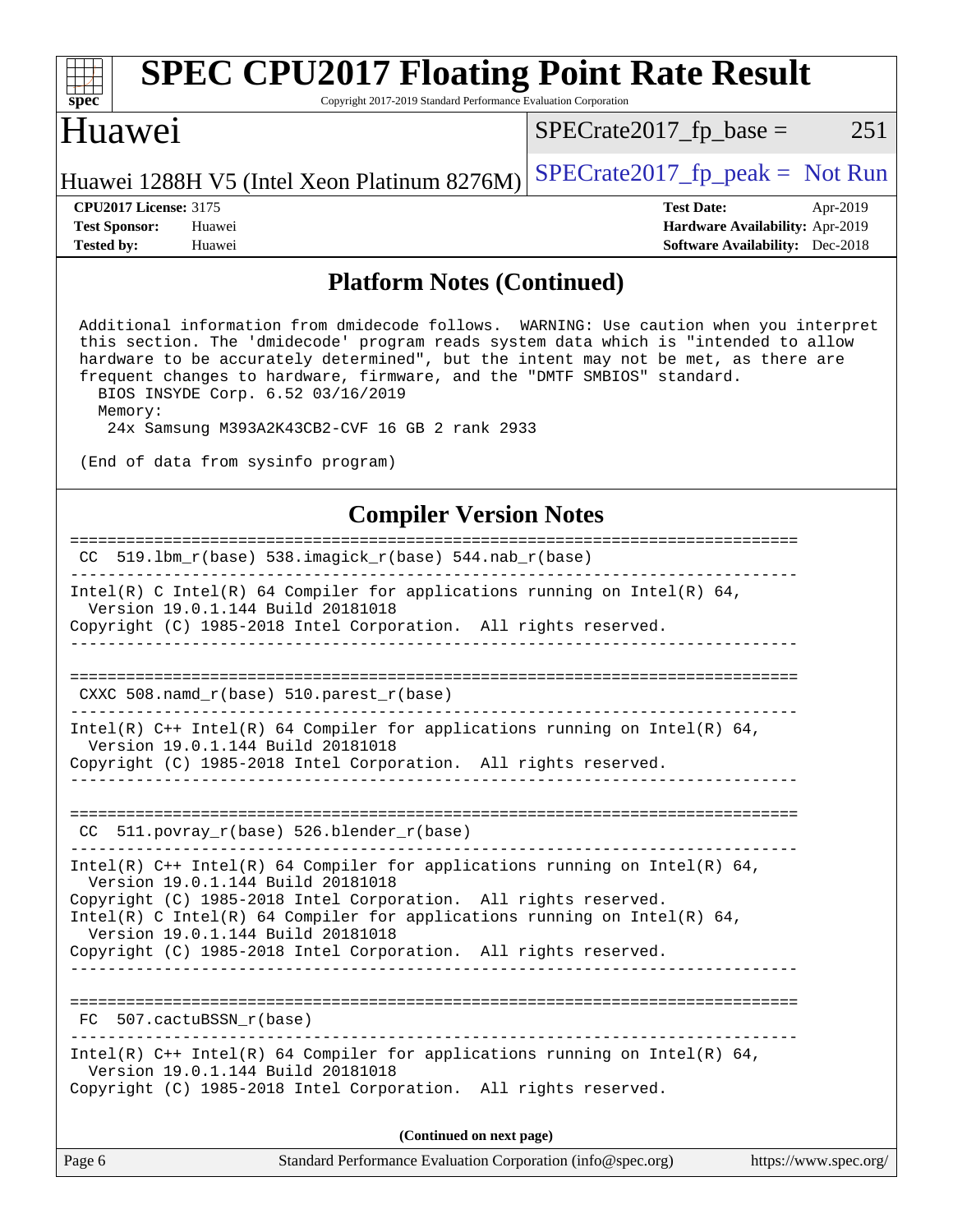

# **[SPEC CPU2017 Floating Point Rate Result](http://www.spec.org/auto/cpu2017/Docs/result-fields.html#SPECCPU2017FloatingPointRateResult)**

Copyright 2017-2019 Standard Performance Evaluation Corporation

### Huawei

 $SPECrate2017_fp\_base = 251$ 

Huawei 1288H V5 (Intel Xeon Platinum 8276M) SPECrate  $2017$  fp peak = Not Run

**[CPU2017 License:](http://www.spec.org/auto/cpu2017/Docs/result-fields.html#CPU2017License)** 3175 **[Test Date:](http://www.spec.org/auto/cpu2017/Docs/result-fields.html#TestDate)** Apr-2019 **[Test Sponsor:](http://www.spec.org/auto/cpu2017/Docs/result-fields.html#TestSponsor)** Huawei **[Hardware Availability:](http://www.spec.org/auto/cpu2017/Docs/result-fields.html#HardwareAvailability)** Apr-2019 **[Tested by:](http://www.spec.org/auto/cpu2017/Docs/result-fields.html#Testedby)** Huawei **[Software Availability:](http://www.spec.org/auto/cpu2017/Docs/result-fields.html#SoftwareAvailability)** Dec-2018

### **[Compiler Version Notes \(Continued\)](http://www.spec.org/auto/cpu2017/Docs/result-fields.html#CompilerVersionNotes)**

| Intel(R) C Intel(R) 64 Compiler for applications running on Intel(R) 64,<br>Version 19.0.1.144 Build 20181018<br>Copyright (C) 1985-2018 Intel Corporation. All rights reserved.<br>Intel(R) Fortran Intel(R) 64 Compiler for applications running on Intel(R)<br>64, Version 19.0.1.144 Build 20181018<br>Copyright (C) 1985-2018 Intel Corporation. All rights reserved. |
|----------------------------------------------------------------------------------------------------------------------------------------------------------------------------------------------------------------------------------------------------------------------------------------------------------------------------------------------------------------------------|
| FC 503.bwaves $r(base)$ 549.fotonik3d $r(base)$ 554.roms $r(base)$                                                                                                                                                                                                                                                                                                         |
| Intel(R) Fortran Intel(R) 64 Compiler for applications running on Intel(R)<br>64, Version 19.0.1.144 Build 20181018<br>Copyright (C) 1985-2018 Intel Corporation. All rights reserved.                                                                                                                                                                                     |
| $CC$ 521.wrf $r(base)$ 527.cam4 $r(base)$                                                                                                                                                                                                                                                                                                                                  |
| Intel(R) Fortran Intel(R) 64 Compiler for applications running on Intel(R)<br>64, Version 19.0.1.144 Build 20181018<br>Copyright (C) 1985-2018 Intel Corporation. All rights reserved.<br>Intel(R) C Intel(R) 64 Compiler for applications running on Intel(R) 64,<br>Version 19.0.1.144 Build 20181018<br>Copyright (C) 1985-2018 Intel Corporation. All rights reserved. |

# **[Base Compiler Invocation](http://www.spec.org/auto/cpu2017/Docs/result-fields.html#BaseCompilerInvocation)**

[C benchmarks](http://www.spec.org/auto/cpu2017/Docs/result-fields.html#Cbenchmarks): [icc -m64 -std=c11](http://www.spec.org/cpu2017/results/res2019q2/cpu2017-20190428-12640.flags.html#user_CCbase_intel_icc_64bit_c11_33ee0cdaae7deeeab2a9725423ba97205ce30f63b9926c2519791662299b76a0318f32ddfffdc46587804de3178b4f9328c46fa7c2b0cd779d7a61945c91cd35) [C++ benchmarks:](http://www.spec.org/auto/cpu2017/Docs/result-fields.html#CXXbenchmarks) [icpc -m64](http://www.spec.org/cpu2017/results/res2019q2/cpu2017-20190428-12640.flags.html#user_CXXbase_intel_icpc_64bit_4ecb2543ae3f1412ef961e0650ca070fec7b7afdcd6ed48761b84423119d1bf6bdf5cad15b44d48e7256388bc77273b966e5eb805aefd121eb22e9299b2ec9d9) [Fortran benchmarks](http://www.spec.org/auto/cpu2017/Docs/result-fields.html#Fortranbenchmarks): [ifort -m64](http://www.spec.org/cpu2017/results/res2019q2/cpu2017-20190428-12640.flags.html#user_FCbase_intel_ifort_64bit_24f2bb282fbaeffd6157abe4f878425411749daecae9a33200eee2bee2fe76f3b89351d69a8130dd5949958ce389cf37ff59a95e7a40d588e8d3a57e0c3fd751) [Benchmarks using both Fortran and C](http://www.spec.org/auto/cpu2017/Docs/result-fields.html#BenchmarksusingbothFortranandC): [ifort -m64](http://www.spec.org/cpu2017/results/res2019q2/cpu2017-20190428-12640.flags.html#user_CC_FCbase_intel_ifort_64bit_24f2bb282fbaeffd6157abe4f878425411749daecae9a33200eee2bee2fe76f3b89351d69a8130dd5949958ce389cf37ff59a95e7a40d588e8d3a57e0c3fd751) [icc -m64 -std=c11](http://www.spec.org/cpu2017/results/res2019q2/cpu2017-20190428-12640.flags.html#user_CC_FCbase_intel_icc_64bit_c11_33ee0cdaae7deeeab2a9725423ba97205ce30f63b9926c2519791662299b76a0318f32ddfffdc46587804de3178b4f9328c46fa7c2b0cd779d7a61945c91cd35) [Benchmarks using both C and C++](http://www.spec.org/auto/cpu2017/Docs/result-fields.html#BenchmarksusingbothCandCXX): [icpc -m64](http://www.spec.org/cpu2017/results/res2019q2/cpu2017-20190428-12640.flags.html#user_CC_CXXbase_intel_icpc_64bit_4ecb2543ae3f1412ef961e0650ca070fec7b7afdcd6ed48761b84423119d1bf6bdf5cad15b44d48e7256388bc77273b966e5eb805aefd121eb22e9299b2ec9d9) [icc -m64 -std=c11](http://www.spec.org/cpu2017/results/res2019q2/cpu2017-20190428-12640.flags.html#user_CC_CXXbase_intel_icc_64bit_c11_33ee0cdaae7deeeab2a9725423ba97205ce30f63b9926c2519791662299b76a0318f32ddfffdc46587804de3178b4f9328c46fa7c2b0cd779d7a61945c91cd35) [Benchmarks using Fortran, C, and C++:](http://www.spec.org/auto/cpu2017/Docs/result-fields.html#BenchmarksusingFortranCandCXX) [icpc -m64](http://www.spec.org/cpu2017/results/res2019q2/cpu2017-20190428-12640.flags.html#user_CC_CXX_FCbase_intel_icpc_64bit_4ecb2543ae3f1412ef961e0650ca070fec7b7afdcd6ed48761b84423119d1bf6bdf5cad15b44d48e7256388bc77273b966e5eb805aefd121eb22e9299b2ec9d9) [icc -m64 -std=c11](http://www.spec.org/cpu2017/results/res2019q2/cpu2017-20190428-12640.flags.html#user_CC_CXX_FCbase_intel_icc_64bit_c11_33ee0cdaae7deeeab2a9725423ba97205ce30f63b9926c2519791662299b76a0318f32ddfffdc46587804de3178b4f9328c46fa7c2b0cd779d7a61945c91cd35) [ifort -m64](http://www.spec.org/cpu2017/results/res2019q2/cpu2017-20190428-12640.flags.html#user_CC_CXX_FCbase_intel_ifort_64bit_24f2bb282fbaeffd6157abe4f878425411749daecae9a33200eee2bee2fe76f3b89351d69a8130dd5949958ce389cf37ff59a95e7a40d588e8d3a57e0c3fd751)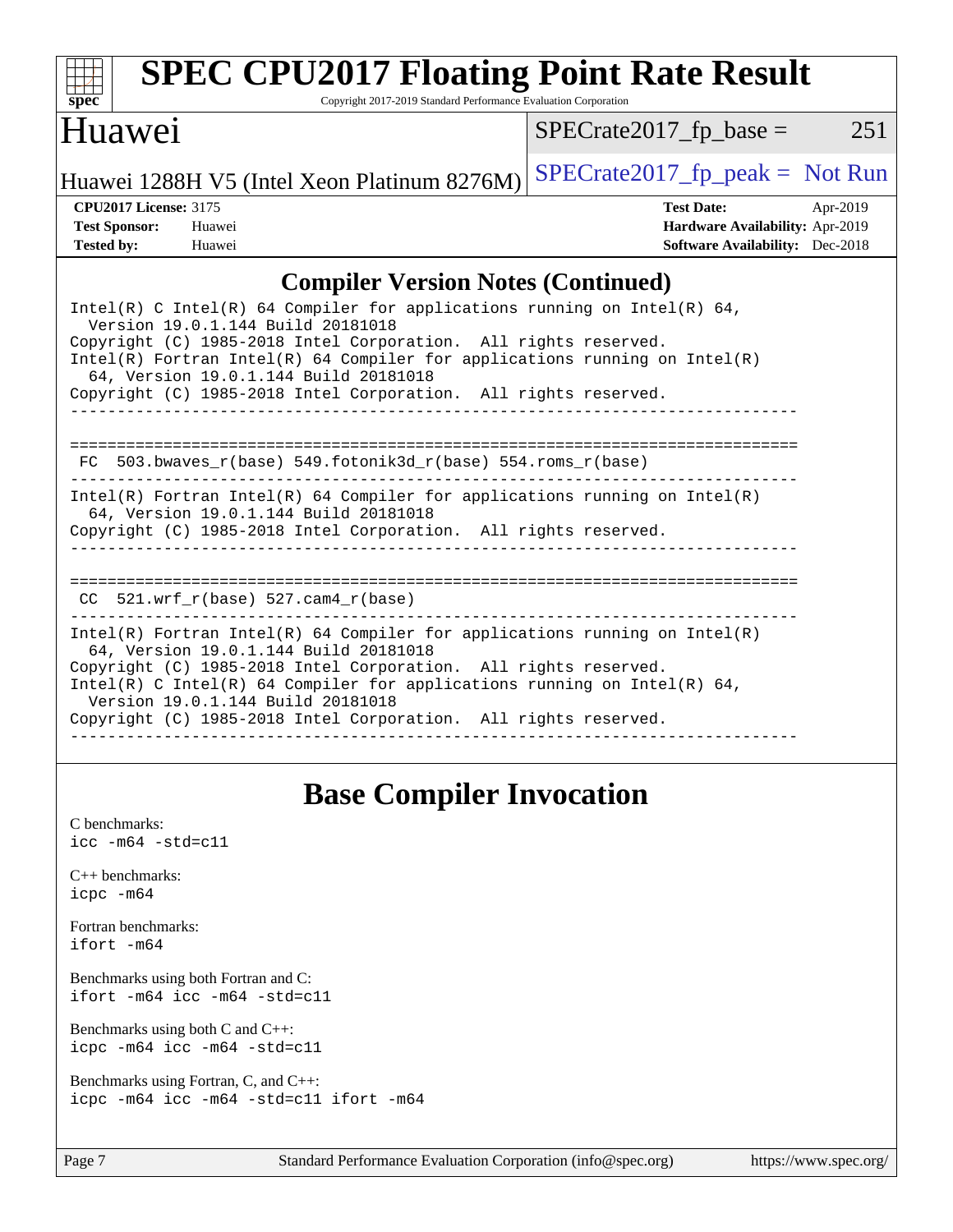| <b>SPEC CPU2017 Floating Point Rate Result</b><br>Copyright 2017-2019 Standard Performance Evaluation Corporation<br>spec <sup>®</sup>                                                                                                                                                                                                                                                                                                                                                                                                                                                                                                                                                                                                                                                                                                                                                                                                                                                            |                                                                                                            |
|---------------------------------------------------------------------------------------------------------------------------------------------------------------------------------------------------------------------------------------------------------------------------------------------------------------------------------------------------------------------------------------------------------------------------------------------------------------------------------------------------------------------------------------------------------------------------------------------------------------------------------------------------------------------------------------------------------------------------------------------------------------------------------------------------------------------------------------------------------------------------------------------------------------------------------------------------------------------------------------------------|------------------------------------------------------------------------------------------------------------|
| Huawei                                                                                                                                                                                                                                                                                                                                                                                                                                                                                                                                                                                                                                                                                                                                                                                                                                                                                                                                                                                            | $SPECrate2017_fp\_base =$<br>251                                                                           |
| Huawei 1288H V5 (Intel Xeon Platinum 8276M)                                                                                                                                                                                                                                                                                                                                                                                                                                                                                                                                                                                                                                                                                                                                                                                                                                                                                                                                                       | $SPECTate2017_fp\_peak = Not Run$                                                                          |
| <b>CPU2017 License: 3175</b><br><b>Test Sponsor:</b><br>Huawei<br><b>Tested by:</b><br>Huawei                                                                                                                                                                                                                                                                                                                                                                                                                                                                                                                                                                                                                                                                                                                                                                                                                                                                                                     | <b>Test Date:</b><br>Apr-2019<br>Hardware Availability: Apr-2019<br><b>Software Availability:</b> Dec-2018 |
| <b>Base Portability Flags</b>                                                                                                                                                                                                                                                                                                                                                                                                                                                                                                                                                                                                                                                                                                                                                                                                                                                                                                                                                                     |                                                                                                            |
| 503.bwaves_r: -DSPEC_LP64<br>507.cactuBSSN_r: -DSPEC_LP64<br>508.namd_r: -DSPEC_LP64<br>510.parest_r: -DSPEC_LP64<br>511.povray_r: -DSPEC_LP64<br>519.1bm_r: - DSPEC LP64<br>521.wrf_r: -DSPEC_LP64 -DSPEC_CASE_FLAG -convert big_endian<br>526.blender_r: -DSPEC_LP64 -DSPEC_LINUX -funsigned-char<br>527.cam4_r: -DSPEC_LP64 -DSPEC_CASE_FLAG<br>538.imagick_r: -DSPEC_LP64<br>544.nab_r: -DSPEC_LP64<br>549.fotonik3d_r: -DSPEC_LP64<br>554.roms_r: -DSPEC_LP64                                                                                                                                                                                                                                                                                                                                                                                                                                                                                                                                |                                                                                                            |
| <b>Base Optimization Flags</b><br>C benchmarks:<br>-xCORE-AVX2 -ipo -03 -no-prec-div -qopt-prefetch -ffinite-math-only<br>-gopt-mem-layout-trans=4<br>$C_{++}$ benchmarks:<br>-xCORE-AVX2 -ipo -03 -no-prec-div -qopt-prefetch -ffinite-math-only<br>-qopt-mem-layout-trans=4<br>Fortran benchmarks:<br>-xCORE-AVX2 -ipo -03 -no-prec-div -qopt-prefetch -ffinite-math-only<br>-qopt-mem-layout-trans=4 -auto -nostandard-realloc-lhs<br>-align array32byte<br>Benchmarks using both Fortran and C:<br>-xCORE-AVX2 -ipo -03 -no-prec-div -qopt-prefetch -ffinite-math-only<br>-qopt-mem-layout-trans=4 -auto -nostandard-realloc-lhs<br>-align array32byte<br>Benchmarks using both C and C++:<br>-xCORE-AVX2 -ipo -03 -no-prec-div -qopt-prefetch -ffinite-math-only<br>-qopt-mem-layout-trans=4<br>Benchmarks using Fortran, C, and C++:<br>-xCORE-AVX2 -ipo -03 -no-prec-div -qopt-prefetch -ffinite-math-only<br>-qopt-mem-layout-trans=4 -auto -nostandard-realloc-lhs<br>-align array32byte |                                                                                                            |
| Standard Performance Evaluation Corporation (info@spec.org)<br>Page 8                                                                                                                                                                                                                                                                                                                                                                                                                                                                                                                                                                                                                                                                                                                                                                                                                                                                                                                             | https://www.spec.org/                                                                                      |